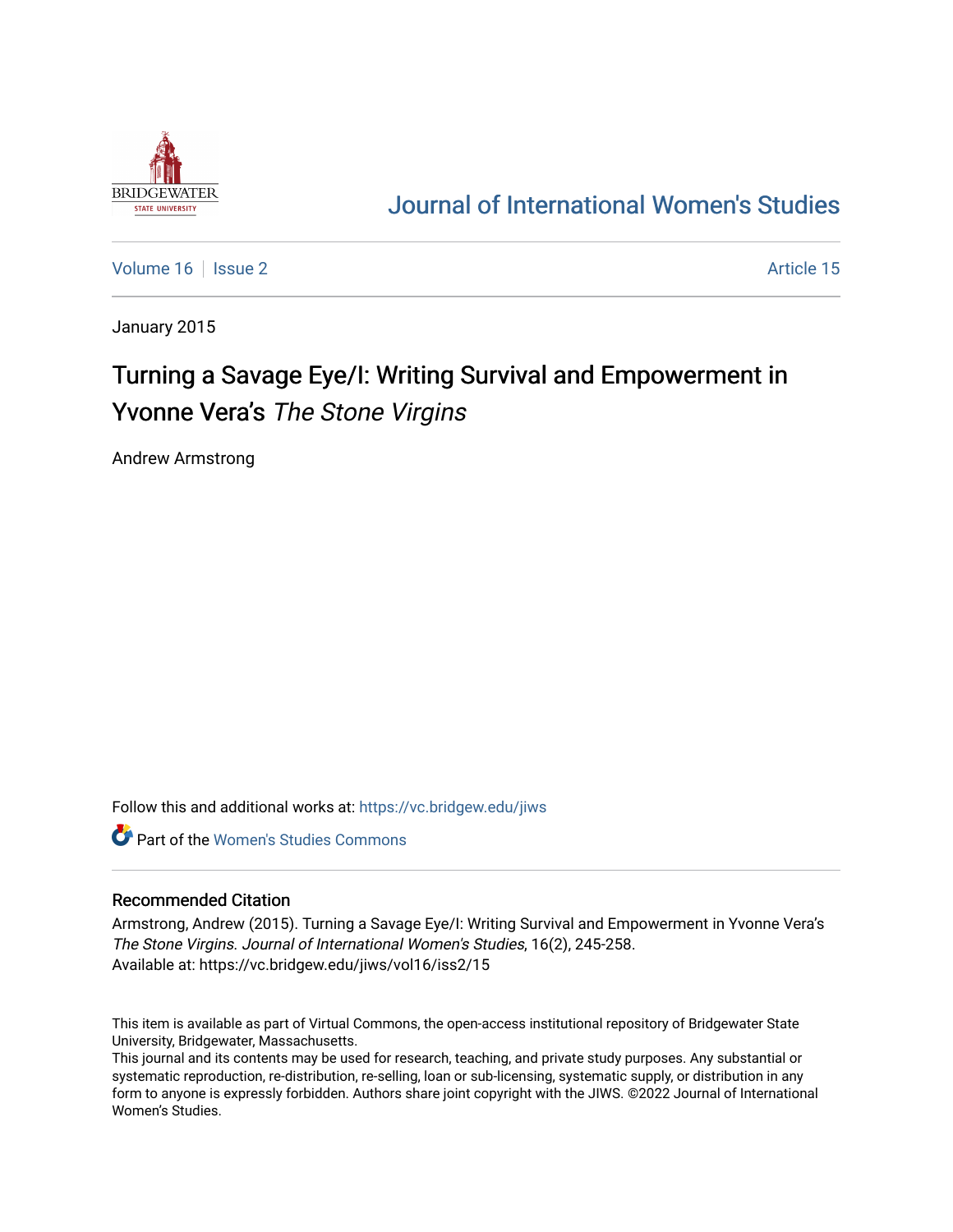#### Armstrong: Turning a Savage Eye/I

This journal and its contents may be used for research, teaching and private study purposes. Any substantial or systematic reproduction, re-distribution, re-selling, loan or sub-licensing, systematic supply or distribution in any form to anyone is expressly forbidden. ©2015 Journal of International Women's Studies.

# **Turning a Savage Eye/I: Writing Survival and Empowerment in Yvonne Vera's** *The Stone Virgins*

By Andrew Armstrong<sup>1</sup>

#### **Abstract**

Yvonne Vera's *The Stone Virgins* (2002), both thematically and stylistically, dramatizes a pathological patriarchal system that engages in the oppression of women and their right to normal, happy and productive lives. I argue that, in this novel, she employs the creative imagination and skill of the female I/eye to interrogate a deformed masculinist ideology that has colluded with religion, politics and the class system in the oppression of women, often excluding them from historiography and from public life. In *The Stone Virgins*, Vera represents a historiography that has marginalized and erased women's histories from the patriarchal grand narratives of their national liberation history; her narrative points towards women's future involvement in the whole process of citizenship and nation-building in a 'reformed' nation as is evidenced in the closing lines of the novel where the focus is on restoration, recreation and deliverance as essential to the future of the new nation. Writing within the context of a political and economic crisis in 1990s Zimbabwe, with the country showing signs of increasing political decay and growing economic despair, Vera fictionalizes not only the general malaise but specifically the suffering of women under masculinist repression at both the domestic (household) and national levels. In this manner, it parts company with a more celebratory interpretation of history found in conventional liberationist historiography. Vera's writing in this novel, in her construction of African female subjectivity, critically reassesses the interconnections between masculinist violence as a vital component of liberationist ideology in Zimbabwe both during the liberation struggle and the post-independence years. The corrective narrative of *The Stone Virgins* resists the masculinist realism of Zimbabwean liberationist narratives that seek to impose a censorship on interrogations of the 'official' account. Vera's writing underscores the importance of counter-narratives (counter-memories) to falsified accounts of history.

*Key Words*: Zimbabwe, Liberationist Historiography, Masculinist Violence, Counter-Narratives

#### **Introduction**

 $\overline{a}$ 

My focus in this paper is on a novel that both thematically and stylistically dramatizes a pathological patriarchal system that engages in the oppression of women and their right to normal, happy and productive lives. I am analyzing the ways that Yvonne Vera's *The Stone Virgins* (2002) employs the creative imagination and skill of the female I/eye to interrogate a deformed masculinist ideology that has colluded with religion, politics and the class system in the oppression of women, often excluding them from historiography and from public life.

1

<sup>&</sup>lt;sup>1</sup>Andrew Armstrong is a lecturer in Literatures in English at the University of the West Indies, Cave Hill Campus, Barbados. His research interests include contemporary African literature and film; Black Atlanticism and the novel and the Caribbean short story. He can be reached at andrew.armstrong@cavehill.uwi.edu or ahpa44@hotmail.com.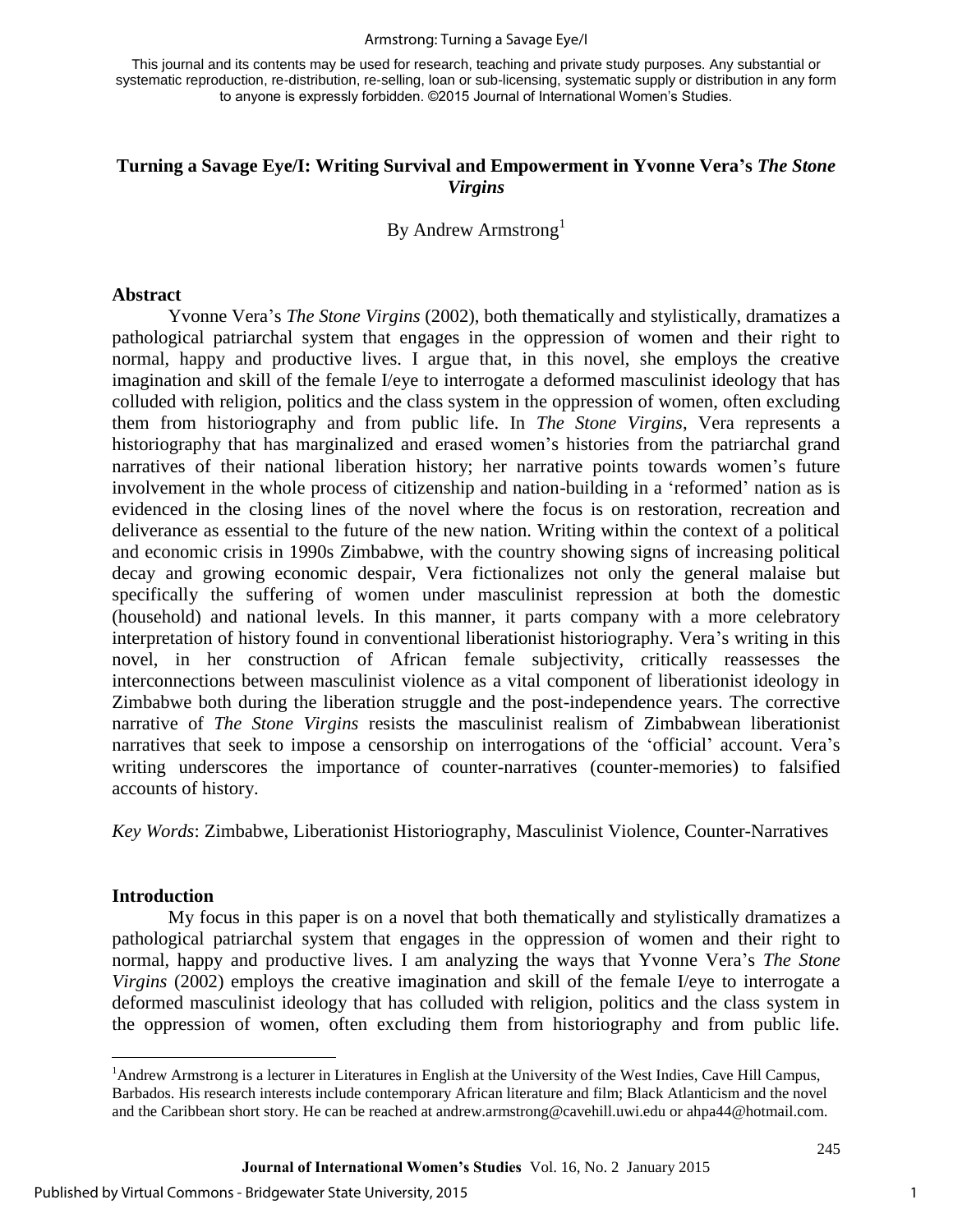Writing within the context of a political and economic crisis in 1990s Zimbabwe, with the country showing signs of increasing political decay and growing economic despair, Vera fictionalizes not only the general malaise but specifically the suffering of women under masculinist repression at both the domestic (household) and national levels. She does this in much the same manner that Nawal El Saadawi does in *God Dies by the Nile* (1974) where Saadawi dramatizes how the Egyptian patriarchal system colludes with religion and the use of brutal force in making women its victims. Saadawi's novel, by focusing so heavily on the female body and consciousness, may also be seen as opening a way for an interrogation of patriarchal domination and the victimhood of women. Likewise, in *The Stone Virgins*, Vera represents a historiography that has marginalized and erased women's histories from the patriarchal grand narratives of their national liberation history; her narrative point towards women's future involvement in the whole process of citizenship and nation-building in a 'reformed' nation as is evidenced in the closing lines of the novel where the focus is on restoration, recreation and deliverance as essential to the future of the "new nation" (*Stone Virgins* 165) . While the novel is about violence within the nation of Zimbabwe, it specifically dramatizes violence against women. Vera's vision of history is retrospective and profoundly critical of a masculinist history that excludes women's participation in her country's liberation struggles. In this manner, it parts company with a more celebratory interpretation of history found in conventional liberationist historiography.

### **Writing Female Subjectivity**

Vera's writing in this novel, in her construction of African female subjectivity, critically reassesses the interconnections between masculinist violence as a vital component of liberationist ideology in Zimbabwe both during the liberation struggle and the post-independence years. It "emphasizes a new form of nation building, wherein writing defies the loss of memory and the death of hope by providing the very text of survival and empowerment" (Mehta 23). I argue moreover, that her writing is specifically directed toward this. For as Horace Campbell writes, "The principal contradiction of the nationalist struggle was the failure to address patriarchy and masculinity as an integral component of the struggles against oppression and injustice" (13). Hence, as one engaged in the "struggle against male violence and oppression" and the restoration of cultural memory in Zimbabwe, Vera has sought "to repair this weakness and limitation of the nationalist struggle" (Campbell 13) by writing fictions that directly address these issues. In *The Stone Virgins*, she demonstrates that cultural memory is more than an already narrated reality—it evokes and provokes stories told by people (oral transmissions). The corrective narrative of *The Stone Virgins* resists the masculinist realism of Zimbabwean liberationist narratives that seek to impose a censorship on interrogations of the 'official' account. Vera's writing underscores the importance of counter-narratives (counter-memories) to falsified accounts of history. Consequently, in this novel, she subjects history to irony.

Vera selects issues that, though specific to her country and its cultures, at the same time are not isolated or merely parochial. She gives a 'feminist' rereading of the received history of the Zimbabwean liberation struggles of the late nineteenth century and the second Chimurenga of the 1970s and 1980s. Her writing during the 1990s and into the early years of the twenty-first century has provided one of the more effective voices in questioning the "masculinist aura of the nationalist movement" within Zimbabwe and by extension, within Africa in general. Her work in this regard within Anglophone writing is comparable not only with Saadawi, mentioned earlier,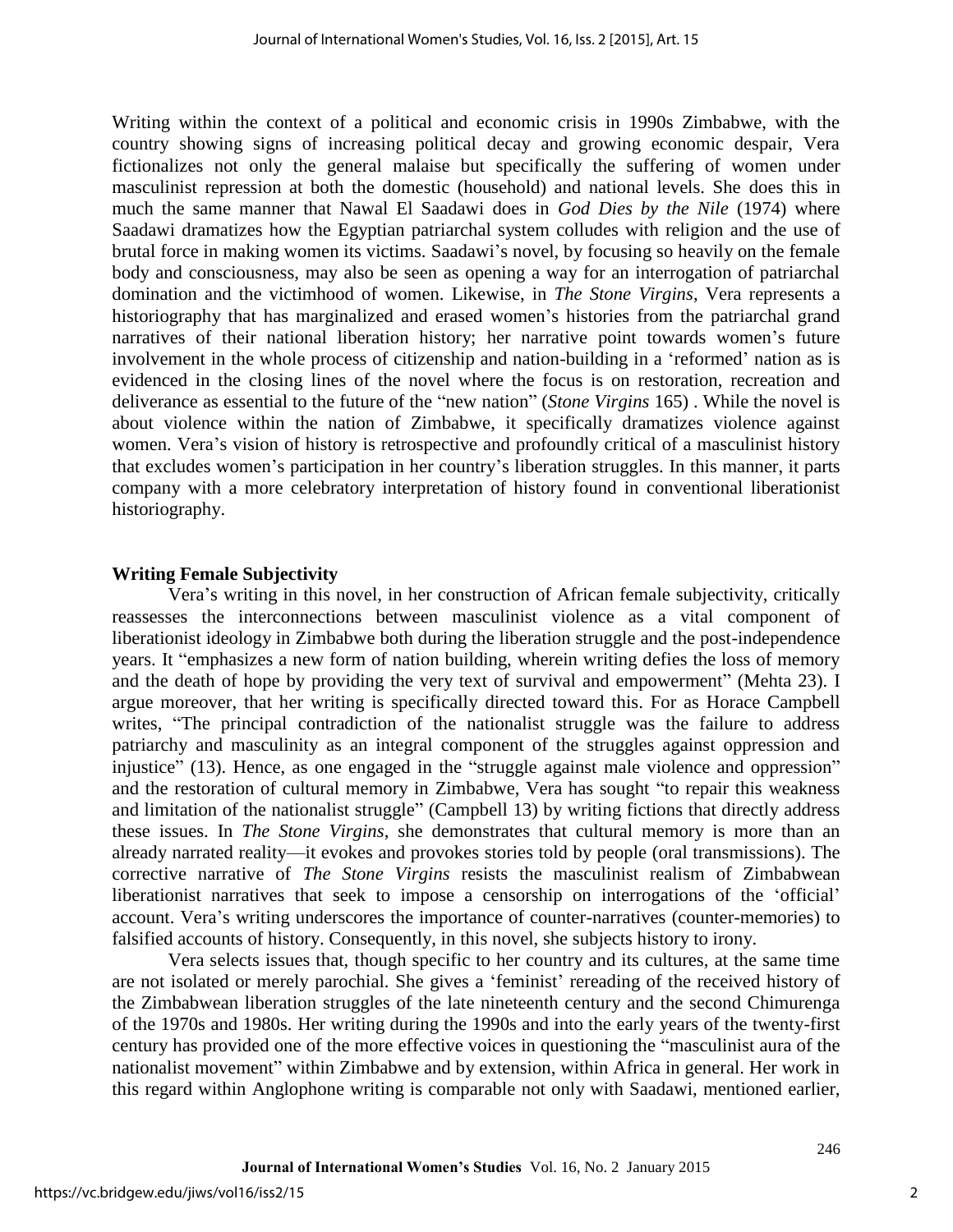but also with that of the Cameroonian (diasporic) writer Calixthe Beyala and the Ivorian writer Werewere Liking, in the Francophone context, the African-American novelist Toni Morrison and the West Indian, Erna Brodber.

Vera's insertion of women's narratives into the dominant masculinist discourse of liberation bears some relation to the work of these writers and is part of what Paul Ricoeur refers to as "re-thinking." She inserts her narrative trajectory as an interruption of the "patriarchal model of liberation," as a personal re-writing of its historiographic tradition, which has written Zimbabwe's liberation history as an exclusively male enterprise. Vera's feminist or womanist view of history is one of disruption, an insertion into ongoing 'debates' on various areas of historical enquiry; and in this regard, she interrogates the patriarchal militarist view of Zimbabwean liberation history, with resulting implications for the present-day governance of the country. For, as Cheryl McEwan (2003) remarks: "Coming to terms with the past has emerged as the grand narrative of the late twentieth and early twenty-first centuries. Individuals and nations are seeking to overcome their traumatic legacies through the establishment of historical truth and the creation of collective memory" (740). Consequently, Vera's narratives interrogate the truth claims of a patriarchal "patriotic history" of liberationist politics masquerading as absolute truth. Her work is ultimately about citizenship, what it is like to belong to a polity where one is fully empowered to realise the state of being a citizen, and "relates to a broader set of issues about the gendered spaces of citizenship and its meaning," necessitating a more comprehensive view of citizenship to include "relationships between social groups and structures of power that mediate the standing of individuals in the polity" (McEwan 740). Moreover, Vera's novels do not make historical-realist claims to a single absolute truth in the name of feminist interrogation, as she recognizes other contingent, perspectival truths that are relevant to the community of women within Zimbabwe's liberationist history. Vera's fictions do not simply confront a 'real' situation within the extratextual world, but the whole patriarchal discursive structure that gives rise to the masculinist liberationist ideology which she contests in her examination of the past.

### **Re-staging the Past in** *The Stone Virgins*

I will begin my analysis of the novel by citing the useful summary of her work by Meg Samuelson (2002a), to the effect that her "writing offers a critique of colonialism, oppositional nationalism and patriarchal structures, and their customary ideas of land ownership and control over the female body and its fertility" ("River" 15). From this view, I examine how Vera negotiates the mixed histories and cultures of her country to (re)present an 'African' past in *The Stone Virgins*, especially her (re)writing of the history of the struggles of Zimbabwe for nationhood and autonomy in the lives of her various characters.

Vera brings women and their concerns to the centre of her narratives, contesting their marginalization and erasure from the patriarchal grand narratives of Zimbabwean liberationist history while at the same time examining the continual violence and social dislocation within her society. I am particularly interested in the ways that she investigates the roles of women in the liberation struggle and subsequent nation-building of Zimbabwe and I see her novels as sites for the consideration and contestation of larger issues that have to do with the operation of gender in the writing of nationalist history in Zimbabwe. Subsequently, her novels all deal with characters who suffer forms of dispossession and her narrative strategies demonstrate an attempt to re-cover and repossess that which has been lost as the result of disabling pasts. This is demonstrated in my discussion of *The Stone Virgins*.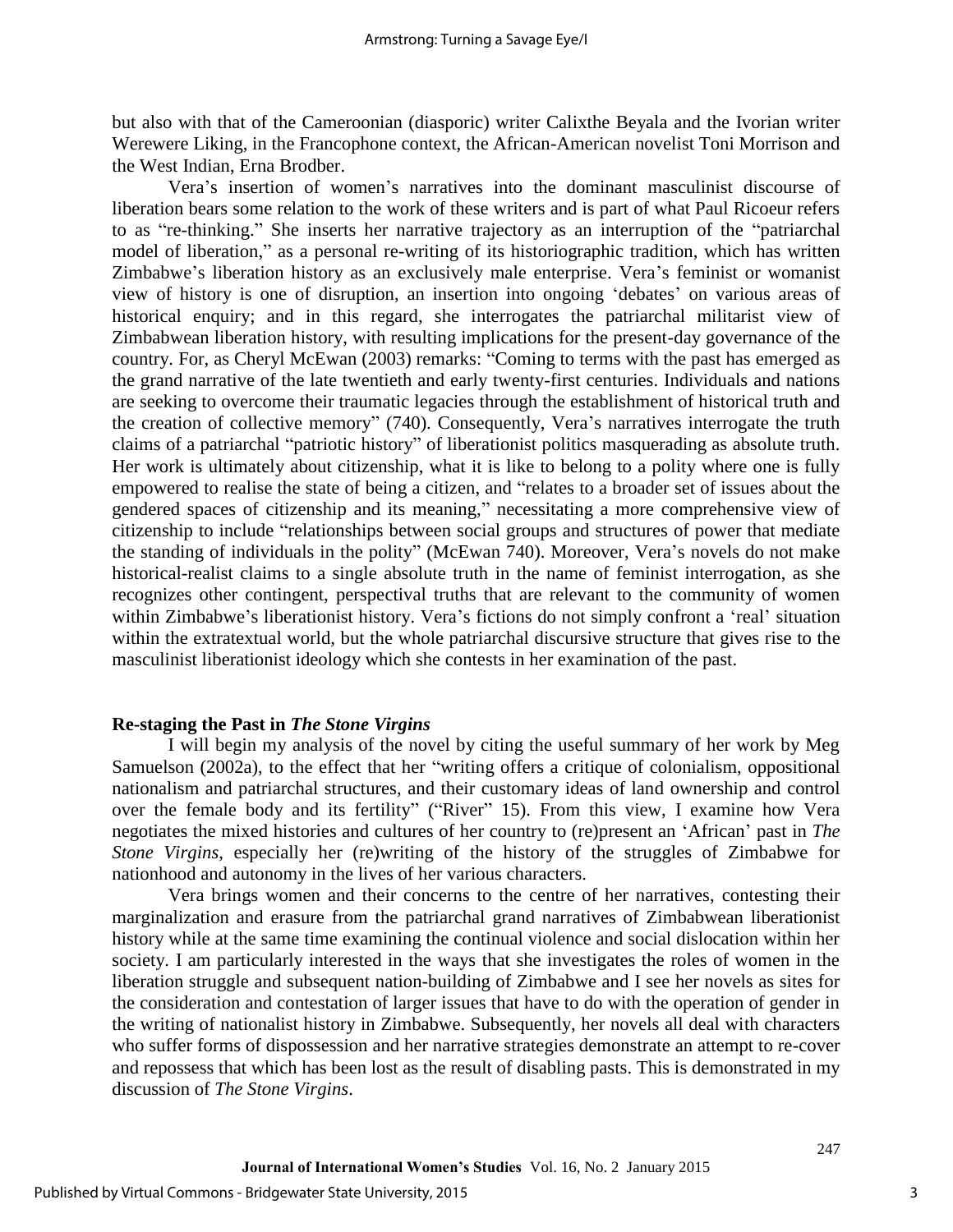Unlike her earlier novels, *Nehanda* (1993) and *Butterfly Burning* (1998), *The Stone Virgins* is set in a broader period covering the years 1950 to 1986, (and thus the only one of her novels to specifically address the present political administration) crucial years in Zimbabwe's political and social development. Vera weaves a narrative composed of dream, vision and fantasy, against a backdrop of historical 'reality' and returns to the general theme in *Nehanda*, of women's space/place in a cruel patriarchal order. Her themes: rape, infanticide, self-abortion, incest, murder, extreme violence, decadence and corruption, highlight the need for "forgiveness and belonging" (Shaw 84) as vital to the healing and development of the society. Thus, her novels are not only historical narratives in the conventional sense, but also narratives of development at both the level of the self and that of culture. Vera stresses the need to overcome the cruel past through the challenging work of self-generation and cultural re-building, in a process that involves self-articulation or finding a "tongue," a new language, that can cross the boundaries of time to create a new future (Samuelson, "River").

In both *Butterfly Burning* and *The Stone Virgins*, landscape, flowers, insects and the choreography of movement (the choreography of the men cutting grass in the opening of *Butterfly Burning* and the movement of the spider in *The Stone Virgins*) become as important as characters and plot, in the sense that they embody or carry historical traces in order to make the present resonate with the past and further to foreshadow the future. In both novels, the author provides a symbiosis of music, orality and writing that points to a poetics that challenges the normative conventions of literature—and in this regard, her work in its restaging of the past is truly revolutionary. More to the point, Vera's work is revolutionary, as she is writing against the grain of a post-independence Zimbabwean nationalism that sought to exclude women from the centre of national development. It is also revolutionary both in its espousal of gender issues and privileging of women and its resolutely humanist view of what it means to be Zimbabwean—that is, its avoidance of ethnic divisions and careful individuation of the oppressor and oppressed alike, as in *The Stone Virgins*.

Vera's restaging of the past in *The Stone Virgins*, as in *Nehanda*, crosses timelines and occupies different temporalities. It is divided into two periods: the first from 1950 to 1980 covers the 'annexation' to South Africa, the Rhodesia years under Ian Smith's stifling and brutal colonialism and the struggles and betrayals that marked the second Chimurenga. The second section of the novel treats the years 1981 to 1986, the immediate post-independence years. In fact, the larger portion of the novel, chapters five to seventeen, narrates the immediate postindependence years when Zimbabwe struggled *with* her newly won freedom. The novel's background is the killing of twenty thousand Ndebele by the Shona soldiers in the Gukurahundi in Matabeleland during the 1980s. This background is essential in 'deciphering' the meaning of the story. Together, both parts of the novel investigate the price of freedom for individuals and groups within the society, and interrogate the romance of independence as part of the national narrative. But *The Stone Virgins*, as the title indicates, also has a much older sub-text 'inscribed' in the stone carvings in the caves of the Gulati Hills of Kezi (the narrative setting). The novel's multi-temporal or transtemporal focus establishes a linkage between a recent history and an ancient one. In addition, Vera highlights this tradition of stone marking to demonstrate the multirepresentational nature of constructing histories—the oral/scribal/visual nature of the novel further bears this multi-dimensionality. Through this structuring of her novel, Vera creates the illusion of linearity and continuity so essential to historical narratives. However, the novel is in fact non-linear and discontinuous with contiguous plots and stories. It evokes the trope of memory as an essential device in the construction of narratives, and ruptures mundane time

4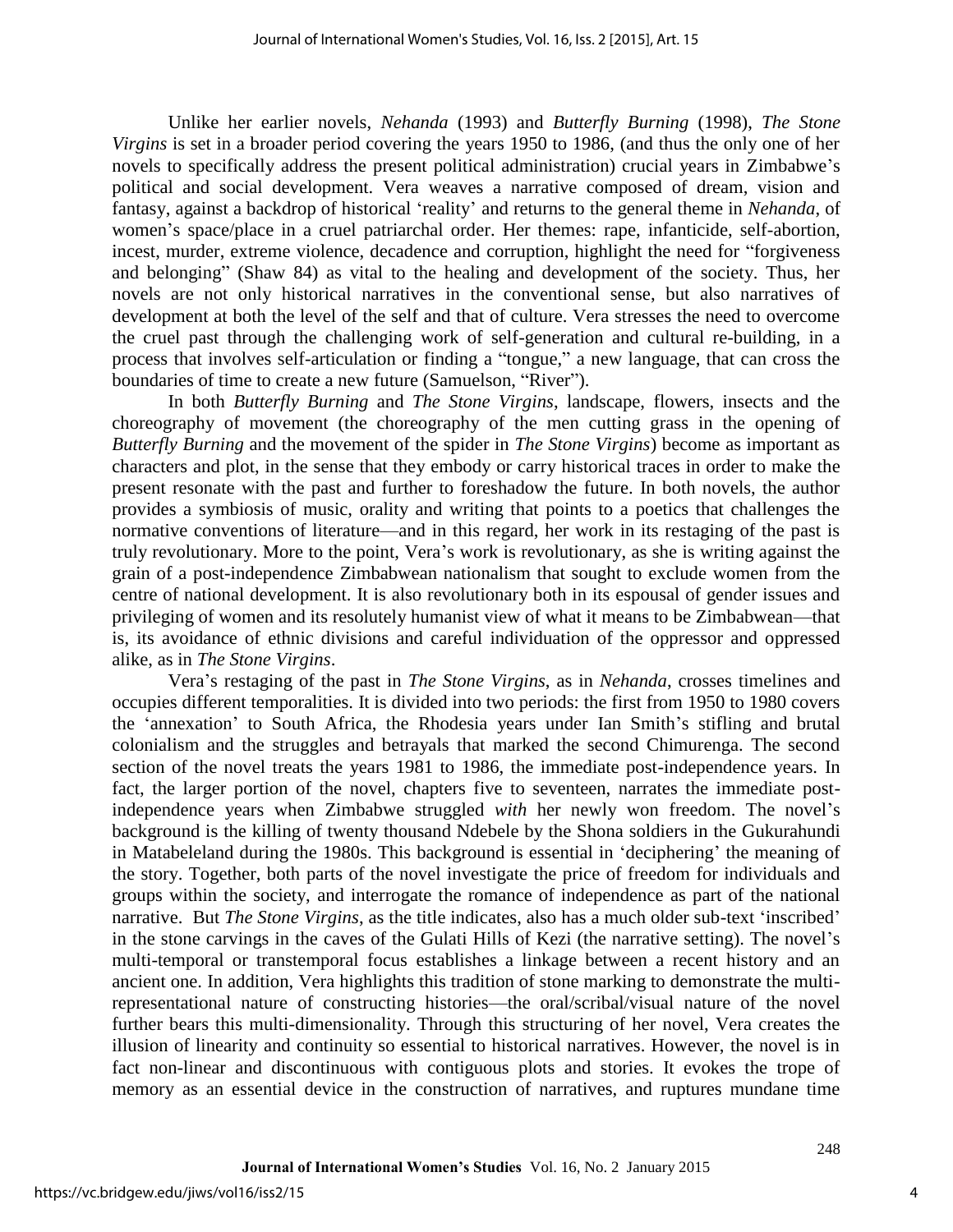through the imposition of parallel timescales and paraxial space. In this manner, Vera also shows that the past has layers that defy fixed, monolithic representations. She therefore does not only set out to fictionalize a tragic chapter in the life of the nation (the violence of the 1980s), but also to show how particular ancient traumas affect contemporary lives and how they dismember, disfigure and embitter those in the present. Consequently, the novel moves between past and present, unifying both temporalities in the process. The bi-temporal movement between an ancient violence and a contemporary policy of violence and vengeance, with the latter echoing the former, illuminates the tensions that the past has brought on the present.

*The Stone Virgins* tells the story of two sisters, Thenjiwe and Nonceba, who grow up in the rural enclave of Kezi through the liberation war and into independence in 1980. It is also the story of two men, Sibaso and Cephas, and their involvement, in differing ways with the two sisters. Thenjiwe is brutally murdered by Sibaso (she is decapitated), while Nonceba is disfigured. The story is about Nonceba's recovery under the caring hands of Cephas, but simultaneously it is about the young nation trying to cope with the scars of the liberation struggle. Thus Nonceba's broken life and subsequent healing is not only symbolic of, but simultaneous with her country's broken independence; her future is linked to the future of Zimbabwe and its people. Her growth, through pain and painful remembering (re-membering) from the horrors of her sister's brutal decapitation and her own defacement, mirrors the violent and tortuous path of post-independence Zimbabwe. Vera, in this carefully crafted novel, sometimes in a "staccato narration...inflicted as by a sharp [prose]" (165), through a series of flashbacks, tells of Thenjiwe's and Cephas's passionate love for each other and the ways that the new relationship between Nonceba and Cephas is affected by and reflected in the former relationship. Through their stories, Vera records the "different melodies to the single theme of love" (159), which eventually and inevitably cascade into love of country or nationalism. But this is not the old nationalism championed by the masculinist narrative of ZANU-PF and partisan politics, but a new or restored nationalism that includes "the different melodies" of national belonging. The story thus moves between present and past, and at times, ancient past, in the story of the rock carvings of the stone virgins in the Mbelele cave, in retelling Vera's account of women's involvement in her country's liberation struggles and quest for (inter)national identity. Thus the novel looks toward the mortal future by articulating what may be termed retrospection, introspection and prospection. The closing pages of the novel, focalized through the consciousness of Cephas Dube, the restorer of documents, look back at the horrors of Matabeleland in the rural enclave of Kezi (retrospection), look into the psychology of violence and survival (introspection) and look forward to a renewed and restored nation based on concepts of true freedom (prospection).

As with her other novels, Vera marks time only to diffuse it through her tremulous narrative across fluid timescales and spatio-temporal boundaries. She employs the trope of memory as an effective psychological device to unearth hidden stories, buried her/stories and histories within the narrative. In this regard, she constructs a powerful psychological 'realism' that interrogates the whole psychosocial underpinnings of the liberation struggle, independence and the immediate post-independence years. Vera again, as in her previous novels, structures *The Stone Virgins* to accommodate this psychological movement through its narrative.

She begins with a cinematic view/topographical survey of Selborne Avenue in Bulawayo, in the context of a journey through the streets and avenues of the 1950s cityscape: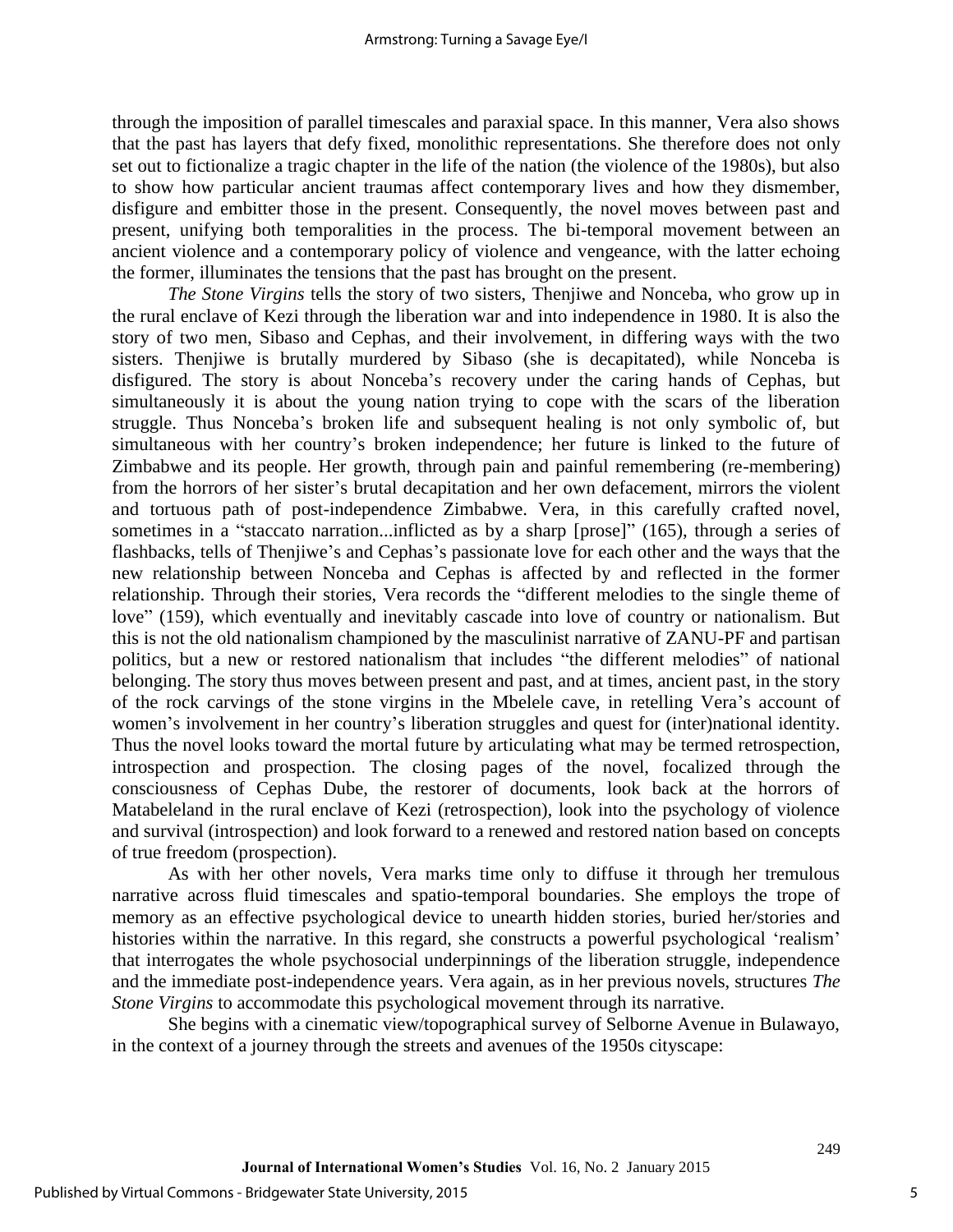Selborne Avenue in Bulawayo cuts from Fort Street (at Charter House), across to Jameson Road (of the Jameson Raid), through to Main Street, to Grey Street, to Abercorn Street, to Borrow Street, out into the lush Centenary Gardens with their fusion of dahlias, petunias, asters, red salvia and mauve petrea bushes, onward to the National Museum, on the left side. On the right side, and directly opposite the museum, is a fountain cooling the air; water flows out over the arms of two large mermaids. A plaque rests in front of the fountain on a raised platform, recalling those who died in the Wilson Patrol. Wilson Street. Further down the road is a host of Eucalyptus trees redolent; their aroma euphoric. Selborne Avenue is a straight unwavering road, proud of its magnificence. (*Stone Virgins* 3)

The narrative movement of these early chapters is not one of linear progression through space or time, although events do unfold in a temporal sequence; the organizing structure is that of a panorama or cinematic pan, revolving around the fixed point of the reader as observer or witness. Vera's movement from image to image is determined both by a desire to impart the significant events of the setting of the novel and by the apparently arbitrary position of the implied reader/viewer. In these early passages, images feed one another, overlap and interact, in a process that autonomizes visuality, casting its figural rendering as a vital part of the cinematic process. Through these narrative manoeuvres, Vera seeks to control space by setting her spatial movement along clearly demarcated lines and in so doing establishing a definitive spatiotemporal setting for her story—the area around Kezi in Zimbabwe in the years 1950 to 1986; and it is within this time-space configuration that Vera 'controls' her narrative.

In the first two chapters of the novel, the panoramic narrative with its collage of impressions grows out of a visual traversal of landscape beginning at the Selborne Road going all the way to the rural area of Kezi. These impressionistic images, narrated in incantatory prose, are conveyed through a combination of the rhythms of the landscape and the play of the imagination. This cinematic prose, in the opening chapters, creates an establishing sequence, caught by what can be described as her panoramic camera inviting and welcoming the reader, from the outset, to the settings against which the events and experiences in the text will be 'played' out. Through her narrator, Vera dedicates these two chapters of *The Stone Virgins* to a vivid, visual (sensuous) portrayal of place, social environment and bodies and faces within this environment. Through a "you" narrative of observation, she gives a panoramic view of the city, the hills and rivers, observing lovers, children, people in motion: all this at a distance, as if in a long shot, inviting the reader into the text. The city as she describes it is two-faced, with its 'open' avenues and closed, dark alleyways. She introduces the reader to the other side of Bulawayo, a side connected by the Selborne Avenue that "carries you straight out of the city limits and heads all the way to Johannesburg like an umbilical cord, therefore, part of that city is here, its joy and notorious radiance is measured in the sleek gestures of city labourers, black, who voyage back and forth between Bulawayo and Johannesburg" (5). The Bulawayo/Johannesburg connection here speaks to larger transcontinental issues having to do with the movement of labour between Bulawayo and the apartheid city. As in *Butterfly Burning*, Vera's spatial movement here includes the journeys of migrant labour to Johannesburg in search of work, emphasizing the ways in which the black and downtrodden Zimbabwean labourers seek opportunity in neighbouring South Africa, in many ways prefiguring the *malayisha* system of the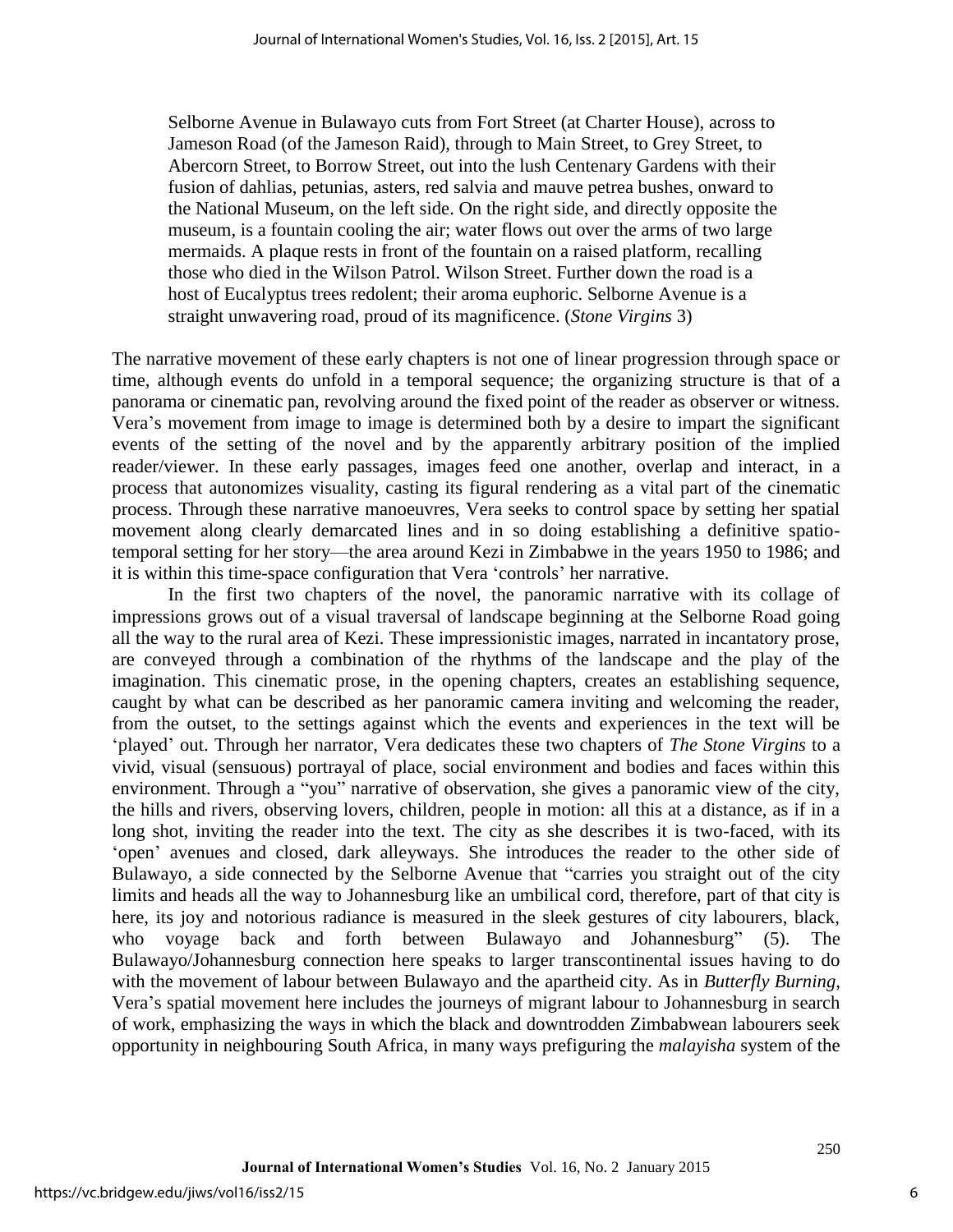1990s and onwards seen in the movement of people, goods and financial services between the two countries.<sup>2</sup>

# **A 'Poetics' of Space**

Vera's construction of space then, reveals the cross continental connections that are literally embodied in the topography and the plan of the city. The Selborne road serves as a chronotope in the novel, a time/space device that marks distance in relation, not only to space (Bulawayo and Johannesburg) but also to the notion of the time the journey takes. Similarly, "the Bulawayo-Kezi road [that] leads finally to Thandabantu Store" (15). Kezi here, as rural enclave, serves as a counter-point to Johannesburg; for whereas the city of Johannesburg is the restless place the labourers visit in search of work, Kezi is the place that represents 'home'. It is here at the Thandabantu Store that we meet many of the characters, voices, faces and gestures of the novel; it is at Thandabantu that stories are told and history re-enacted. Just beyond the Thandabantu Store are the huts and homes of the people who are Vera's major actors. In these opening chapters then, Vera constructs the city, its two sides, its characters, with her longdistance shots, occasionally taking brief close-ups of its faces and spaces. She paints vivid pictures of the Matopos, the Gulati Hills, the Kwakhe and Nyandu Rivers and the general physical and social environment on the other side of Selborne Road. In this manner she builds the scaffolding for the presentation of her characters and the events that will be played out against and within this backdrop. The main story takes place in Kezi, the rural enclave that is reached via the Selborne Road. The Selborne Road thus leads to history and memory. When we enter Kezi, we enter into history. Thus, Vera not only creates physical space in these early chapters, but also memory space, which both characters and readers will negotiate in an attempt to generate meaning in the narrative. It is in Kezi and its environs that Vera creates space for the "rememory" of the crucial events of the period 1950 to 1986.

In this regard, citing Jane Bryce on cinematic techniques in Vera's writing, the technique demonstrated above in the construction of the setting leads me to a reformulation of Bryce's assessment by stating that these early chapters in the novel "may be taken as equivalent to *miseen-scène*, the *putting into the picture* of the object under scrutiny". As a *mise-en-scène*, continuing with Bryce, "it emphasizes composition and contextualization [and] […] is closer to montage […] 'the technique of producing a new whole from composite fragments'" (Bryce "Imaginary Snapshots" 47). In this manner, Vera draws the reader's attention not only to his/her own position as reader/viewer, but also to his/her role as 'actor' or both implied spectator and focalizer in the unfolding of the narrative. Vera thus 'pulls' the reader into a novel that recasts a particularly horrific episode in post-liberation Zimbabwean history—the brutal slaughter of the 1980s killings, epitomized in "a photograph' of a woman being decapitated" (Bryce "Imaginary Snapshots" 47). In *The Stone Virgins*, she recasts this scene in the decapitation of Thenjiwe by Sibaso, as the paradigm of the extreme violence. In a sense Thenjiwe's death at the hands of Sibaso, restages the historical execution of Nehanda by the colonialists, thereby framing the slaughter and dispossession of Matabeleland by Zanu PF masculinist nationalists within the earlier patriarchal colonialist order. However, as an episode, the deliberate wiping out of a

 $\overline{a}$ 

 $2^2$  The malayisha system is an informal channel of remittances into Ndebele society, often facilitating the movement of goods and people between Matabeleland and South Africa. See Vusilizwe Thebe, "From South Africa with love: the malayisha system and Ndebele households' quest for livelihood reconstruction in south-western Zimbabwe," Journal of Modern African Studies, 49. 4 (2011), 647 – 670.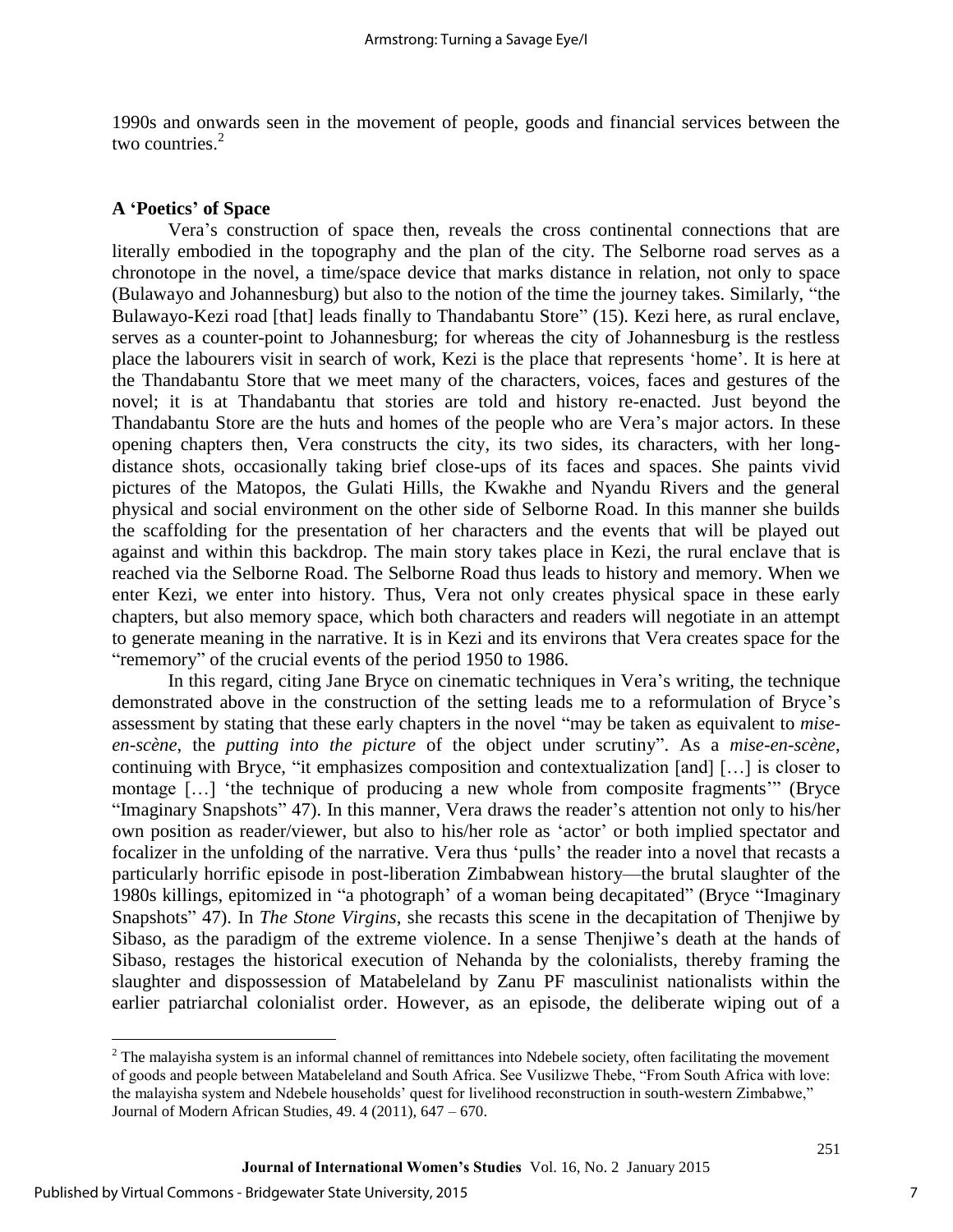legitimate opposition (the slaughter of 1980) was followed by other episodes, together constructing a coherent policy of disempowerment and disenfranchisement leading to the failed Zimbabwean society today. This, I argue, is the main focal point and theme of Vera's writing.

The novel focalizes the story of the two sisters, Thenjiwe and Nonceba, within the larger narrative of what it means to be victims of extreme violence and "executive lawlessness" within one's own borders. As one commentator observes:

*The Stone Virgins* concerns the recent history of Zimbabwe, particularly the period after 1980 when white-minority rule ended following the prolonged Chimurenga liberation struggle. Historically this was a time of uncertainty and political violence between competing African parties. Despite the potential richness of this material for a social novel in the mode of Ousmane Sembene or Ngugi wa Thiong'o, Vera chooses instead to center the meaning of this period on the lives of two sisters, Thenjiwe and Nonceba, and through their experiences she underscores the psychological impact this period of transition had on common lives. This is a risky choice, in so far that some readers may be discouraged by the lack of contextual detail to situate the story. But this move also constitutes one of Vera's main contributions as an African writer: to explore the emotional experience accumulated by people and its personal meaning, beyond what surrounding facts of history might tell. In her words, "It is an intimate quest." (Lee)

Vera's "risky choice" in opting for a psychological novel instead of a "social [realist] novel in the mode of [Sembene] or [Ngugi]," or previous treatments of violence in Zimbabwe as in Shimmer Chinodya's *Harvest of Thorns* (1989), and the writing of Dambudzo Marechera, has proven to be an effective one in the sense that she underscores the 'psychology' behind the violence depicted in the novel. She revisits the violent immediate post-independence years of the early 1980s and writes their extreme atrocities by recalling and recasting what Terence Ranger calls:

[...] the appalling events of the 1980s, which all other Zimbabwean novelists have so far avoided. [...] She brings home the tragedy of the 1980s in the most intense and personal way. And she is not content merely to consign the perpetrator Sibaso to motiveless wickedness. Instead she enters into his innermost thoughts. ("Ceiling" 209)

These "appalling events" have to do with the violence visited on Zimbabwe by President Mugabe's ZANU-PF in the post-independence period. Horace Campbell notes, that while "on the eve of independence, ZANU-PF was on the defensive in the face of state violence […] after 1980, this same party used violence with disastrous consequences, as in the case of the Matabeleland repression" (80). Campbell in his text, outlines and examines a series of violent acts, among them mass slaughter, land deprivation and the widespread suppression of legitimate opposition as methods of disempowerment and disenfranchisement and links it to, what he terms the violence of a "deformed masculinity" (1). Vera writes against this deformed masculinity in all of her novels.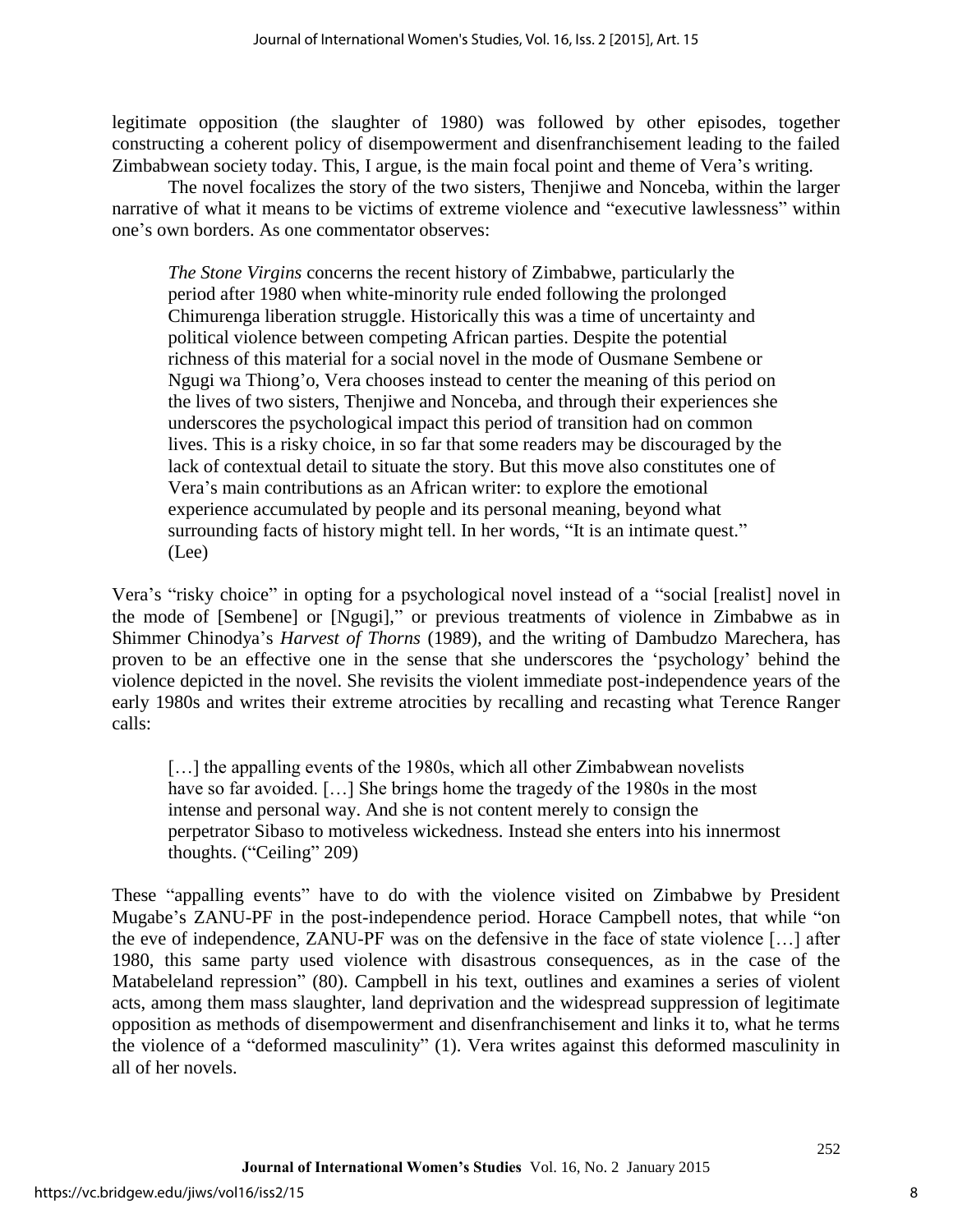By opting for a more personal, psychological approach in *The Stone Virgins*, Vera does more than merely chronicle the events with a social commentary on them. She individualizes the trauma and suffering of her characters. It is not only what affected society, but also what affected individuals within the society, the ways in which this kind of violence produces the "wickedness" perpetrated by Sibaso and others. By entering Sibaso's mind, Vera paints a personal psychology of the perpetrator of extreme violence. He is an instrument and agent of death who lives within the "landscape of death" (Ranger, "Ceiling" 214). His mind is a place of death and violence:

Sibaso had eaten handfuls of spider legs throughout the war. He knew their alcove of death. Is this not a great secret to know, he asks. There is a tragic innocence which knows nothing but death, which survives on nothing but death. […] My name is Sibaso. I have crossed many rivers with that name no longer on my lips, forgotten. It is an easy task to forget a name. Other names are assumed, temporary like grief; in a war you discard names like old resemblances, like handkerchiefs torn, leave them behind like tributaries dried. During a war we are lifeless beings. We are envoys, our lives intervals of despair […]. (*Stone Virgins* 74)

Vera makes Sibaso an eye-witness to his own horror and implicates the reader also as 'witness' to the horrors that occurred in Matabeleland during the 1980s. In his assessment of Sibaso and the other male character Cephas, Ranger argues that in showing how both men "conceive of and relate to History," particularly the violent history that forms the novel's sub-text, Vera constructs Sibaso as a man "shaped by History for murderous violence" and Cephas as a character "draw[ing] on History for healing" (Ranger, "Ceiling" 212). In the Zimbabwe of the 1980s, Sibaso cannot reconcile the violence of the past in a narrative that would make it useful for both the present and the future. He destroys the future through his violence and, unable to reconcile the violence of an ancient past he witnesses in the cave paintings in the Mbebele cave, can only represent it by repeating it. Cephas, on the other hand, learns to draw on history for healing. For him the lessons of the past are beneficial for the future—he is a historian involved in the preservation of historic documents. Cephas, as a keeper of documents of the past, reconciles the past by incorporating it into the present by seeking to understand and (re)interpret it. By memorializing the past, even the violent past, cultures come into the possession of a selfknowledge that is vital to the work of restoration. The work of restoration is a futuristic endeavour. For whom do we restore, if not for future generations? In addition, by moving beyond the social into the psychological, by "explor[ing] the emotional experience" of her characters while moving "beyond [the] surrounding facts of history", Vera draws the reader closer to an understanding of this violent period in recent Zimbabwean history and the continuing violence within the country, by articulating the silences 'imposed' on the history of the Matabeleland atrocities.

# **Representation and Gender Relations**

One of the other major concerns in *The Stone Virgins* is the contest over representation having to do with gender relations. A pertinent example of this in recent Zimbabwean cultural history is the fierce opposition faced by the filmmaker Ingrid Sinclair in her representation of female ex-combatants and the difficulties they encountered during the 1970s Chimurenga in her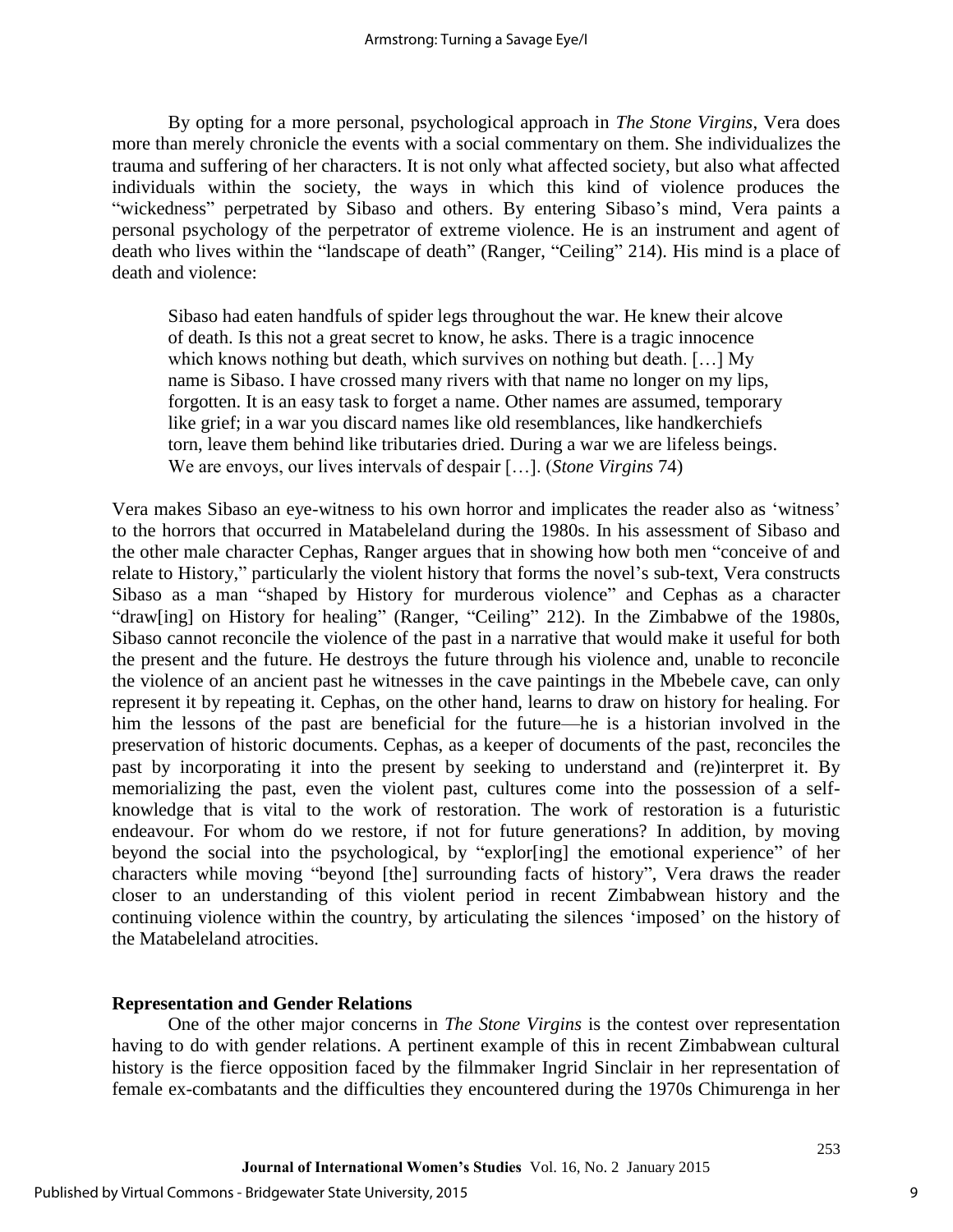film *Flame* (1996). The furore over *Flame* highlighted the way that the dichotomy between the material referentiality of the fictional and non-fictional representation and an external reality is often broken in practice. In other words, the reaction to *Flame* recognized it as more than merely a film, a construct of the imagination. Sinclair had, in a sense, entered the events as commentator and was in effect revising and re-organizing the received and 'official' version of Zimbabwean liberationist history. Like Sinclair's film, Vera's novels are an intervention into and a disruption of this masculinist history. Pius Adesanmi makes the point in a more general way that:

It is now generally agreed in African studies that colonialism combined with Africa's traditional patriarchal ethos to effect a systematic subalternization of African women. Consequently, the African state that emerged from this historical crisis was sexist and patriarchal. The entirely masculinist aura of the nationalist movements that gave birth to the African state, coupled with the sexist dictatorships that followed it, ensured a phallogocentric continuum from which the question of women's voice and agency were occluded. ("Entanglement")

Both Horace Campbell and Mojubaolu Olufunke Okome make similar observations on Zimbabwe and Nigeria respectively. Campbell states:

During the struggle for independence, the political leadership sought to reconstruct the symbols of the community as symbols of masculine power. The celebration of the role of guerrillas in the struggle was reconstructed to become the celebration of masculine power and virility. The war of independence became associated with being elevated from boyhood. […] This was in spite of the fact that there were women in the ranks of the guerrillas. The rituals of community solidarity that were part of the village community were repackaged as a component of growing to be 'real men.' (165)

Okome, speaking on the involvement of women in the Nigerian political systems in the postcolonial period, opines that: "Increasingly, women were incorporated into the political systems as subordinate, ineffectual adjuncts to men. Thus, the nature of their incorporation reveals the persistence of male dominance and gender bias over time" ("Women & State" Sec. 5).

In 'combatting' this occlusion and exclusion in *The Stone Virgins*, Vera articulates the silence of the women who fought in Zimbabwe's liberation struggles. Chapter four of the novel in the first section 1950-1980 reads like an ode to the memory of Zimbabwe's 'fighting' women. The narrator begins with a tribute to those women who remained behind during the Chimurenga; wives, daughters, mothers, grandmothers:

The women want to take the day into their own arms and embrace it, but how? To embrace the land and earth, the horizon, and triumph? To forget the hesitant moment, death, the years of deafness and struggle? The women want to take the time of resignation, of throbbing fears, and declare this to a vanished day, but how? And take the memory of departed sons, and bury it. But how? To end the unsure sunsets, the solitary loveliness of the hills? (45)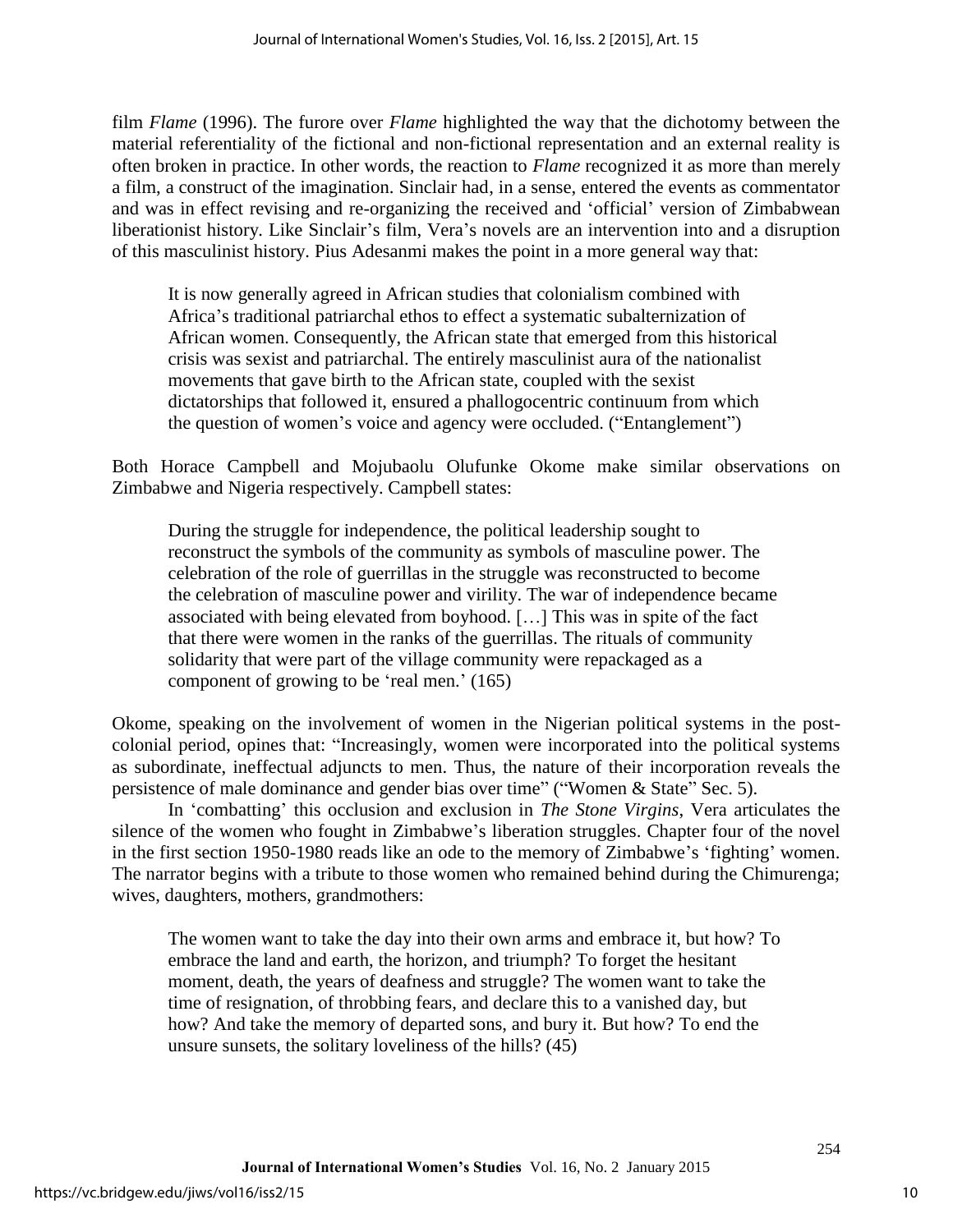Vera's fiction itself suggests an answer to the "but how" through the work of her narrative, where painful remembering and numbing amnesia are pulled together in a staccato-like, yet lyrical prose. The story of these women is juxtaposed alongside that of the ex-combatants:

The women who return from the bush arrive with a superior claim of their own. They define the world differently. They are fighters, simply, who pulled down every barrier and entered the bush, yes, like men. But then they were women and said so, and spoke so, and entered the bush, like men. To fight like men, and said so, to fight, like women who fight. They made admissions which resembled denial. […] They do not apologise for their courage and long absence nor hide or turn away from the footpath. (49-50)

The "bush" gave birth to a new breed of women who "define themselves differently," and who forthrightly challenge the normative values of the patriarchal society of Thandabantu and Kezi. Both Thenjiwe and Nonceba are part of this bold, new world, which is in turn met by the violence enacted by Sibaso. As Nana Wilson-Tagoe correctly points out, these women war veterans "dramatically reorient themselves differently from the community's cultural norms. Their distinctive experiences break the barriers of male and female roles and immediately create anxieties about possible gender transformations" ("Representing Culture"). It is this "anxiety" over gender transformation that engenders the hostility of the men who stayed behind and the murderous response of Sibaso who cannot cope with the possibility of a changing social structure. Trapped, like the spider in the fossil, within his own narrow view of history, Sibaso repeats its murderous narrative.

The novel is then also a study in the ways in which recuperation of women's histories, in this instance, of women's involvement in the struggle for Zimbabwean independence, comes up against other narratives—often, the 'dominant' masculinist liberationist narratives. Wilson-Tagoe argues that:

Because Vera's histories engage with cultural assumptions that have traditionally regulated gender relations, a combined focus on history and gender in exploring her writing reveals gender itself as a historical category that may be re-imagined and transformed. The parallel focus presents another context from which strategies of representation in the novel may contest notions of identity institutionalized in social science categories of gender analysis. ("History" 159)

She goes on to point out that the social sciences have proven to be inadequate for a more comprehensive and shared or comparative exploration of women's experiences since they have consistently worked to treat all women's histories as a collective whole. She stresses that it is in fiction rather than in the social sciences that this is more fruitfully realized. Notwithstanding the problematic representational nature of the novel in terms of its use of language as site of meanings, multiple points of view and its relativity in constructing identity, Wilson-Tagoe advances the novel as a site for the examination of women's histories and the reconfiguration of gender relations.

Reading *The Stone Virgins* in light of its rapprochement with the patriarchal model of liberationist historiography is an important feminist and counterdiscursive strategy. Such readings destabilize the monolithic fixity of patriarchal narratives, create apertures in the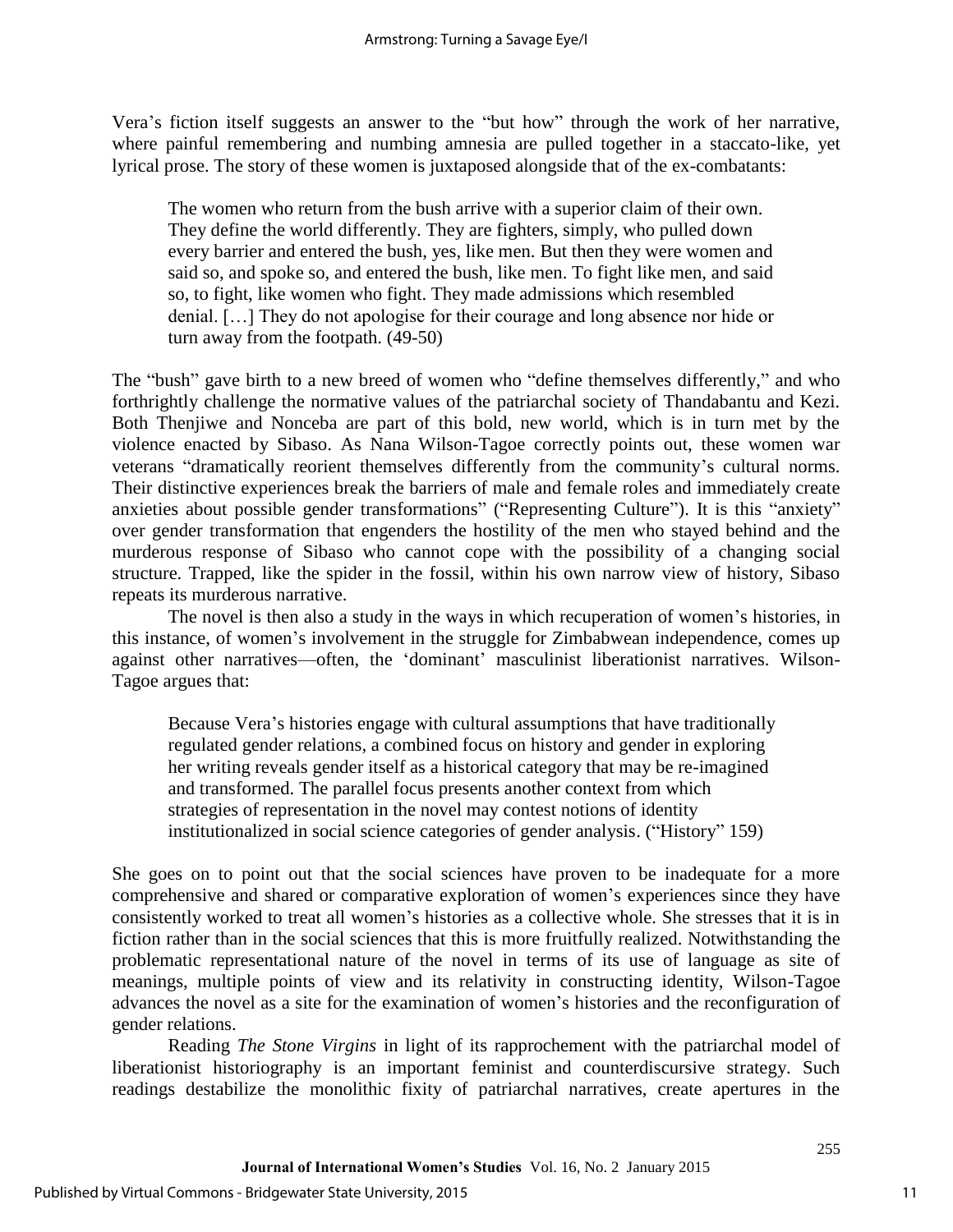discourse of both acts of writing and invite the critic to explore the important issue of patriarchal representations of 'truth' and 'reality.' Within the novel itself, patriarchal murder, represented by Sibaso, manifests its cruelty and will to repression through violence and necessitates the ideological disruption that Vera's text insists on. Her insertion of the women's inflammatory discourse articulates the silence of the fighting women (and women generally) and explores the nature of their marginalization in the society. Vera's strategy not only subverts the authority of these masculinist (per)versions (*père versions*) or masculinist versions of liberation history but also insists that there are other representations of this history. Wilson-Tagoe makes a vital point in this regard when she observes that:

The narrative is careful to separate its own fluid conception of history from the deterministic view that skews and destroys the mind of Sibaso, the disillusioned freedom fighter. Two different perceptions present conflicting views of how histories and cultures construct identities. Sibaso's linear deterministic view sees his community as doomed by centuries of failures and betrayals. He sees his own progress from being an idealist of the struggle to its destroyed victim as one cycle in a continuum of political betrayals that date back centuries. In his mind, the sacrifice of virgins several centuries ago is no different from the betrayals of the nationalist struggle and his own wanton killing and violation of Thenjiwe and Nonceba. ("Representing Culture")

In her construction of a gendered version of recent Zimbabwean history, and the continued "betrayals of the nationalist struggle," Vera thus links her narrative to this earlier, more ancient historical 'narrative' of the sacrifice of the stone virgins. For the restoration of the past revolves around the realization that there are many versions of the past which have to be unearthed and interrogated to yield the specific 'truth' which the narrator is attempting to reveal. In the novel, the author cast her version of the recent history of Zimbabwe against the backdrop of an older history, written on the stones in the cave of Mbelele in the Gulati Hills:

I placed my hand on the rocks, where antelopes and long-breasted women stand together. Tall women bend like tightened bows beneath a stampede of buffalo while the rest spread their legs outward to the sun. Even now, as I speak, they are there hunting something else beyond the buffalo, something eternal. What is it that they hunt? They move past the lonely herds. Are their arrows raised against time, these keepers of time? […] The women raise their arms against the light. Perhaps their arms welcome the light falling from the curve of the rock, a light indelible, each stroke carries a thousand years of disbelief […] Disembodied beings […] They are the virgins who walk into their own graves before the burial of a king. They die untouched. Their ecstasy is in the afterlife. Is this a suicide or a sacrifice, or both? (*Stone Virgins* 94-95)

Here an ancient history is etched on the rocks. The author is describing something real, in that she is invoking another way of inscribing history—a 'pre-history' in the case of cave paintings of great antiquity by a vanished people. The text emphasizes the transhistorical nature of narrative mentioned in the Barthes quote in my introduction. The rock drawings are a text that inscribes the history of an older act of violence against another group of women. In this narrative, the rock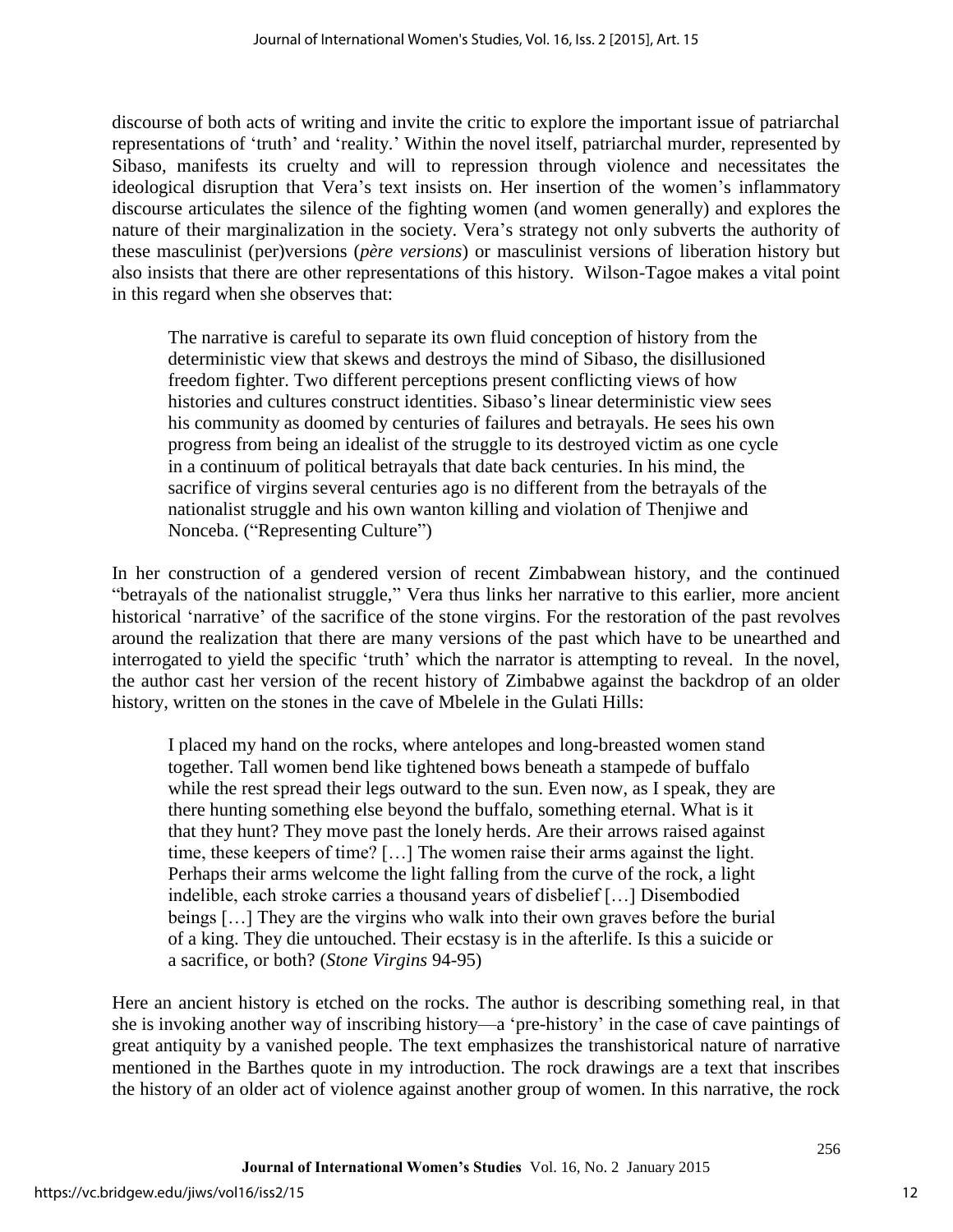paintings serve as a trace, a document that is drawn on and assessed to shed light on the contemporary history of the involvement of women in the wars of liberation and up to the present. In *The Stone Virgins*, this older history is made contemporaneous with the more recent and contemporary history of violence in the Zimbabwe of the 1980s and since. The violence now visited on the women of Kezi, exemplified in the acts of violence against Thenjiwe and Nonceba by Sibaso, has its precursor in another ancient violence: that of the stone virgins. There is thus a palimpsestual link between the newer history written by Vera and that of an older history inscribed on the rocks in the Gulati Hills.

Here, Paul Ricoeur's notion of the trace and its refiguration assists us to read Vera's text so as to discover what it reveals about what happened in the past. Vera's inclusion of these cave paintings in the novel, functions, in a sense, to demonstrate the use of the historical imagination in interpreting "traces" from the past for greater meaning in the present. Her fluid narrative releases the creative potential of this history to provoke a capacity for revision. The narrator fittingly observes in this passage: "In Gulati, we planted landmines in shrines, among absent worshippers. We called out our own names among ancient shadows, the rocks that watch over you all night while you sleep" (*Stone Virgins* 90). The reference to cave paintings functions in the narrative to place history in a longer perspective that is not limited to colonial binaries. The rocks of the Gulati Hills, in addition to bearing witness to the violence of the stone virgins, also bears witness to a great past, harking back in the cultural memory perhaps, to the time of Great Zimbabwe, an ancient memory still drawn on as a vital trigger in helping to repair the psychic damage of colonization, war and terror. In *The Stone Virgins*, we get what Elizabeth Fox-Genovese identifies as a narrative act, that by telling the story makes it "possible to reclaim an impossible [impassable] past as the foundation for a possible future" (Fox-Genovese 272).

#### **Conclusion**

Vera's insistence on writing the future in the past, while re-enacting the past, underscores the importance of the connections between Zimbabwean history, contemporary events and literature. By envisioning past, present and future as three interconnected temporalities within a broad historical continuum, Vera "[allows] for an engagement with Zimbabwe's postcolonial phase in terms of its linkages to the forces that continue to shape" its present as well as its future.